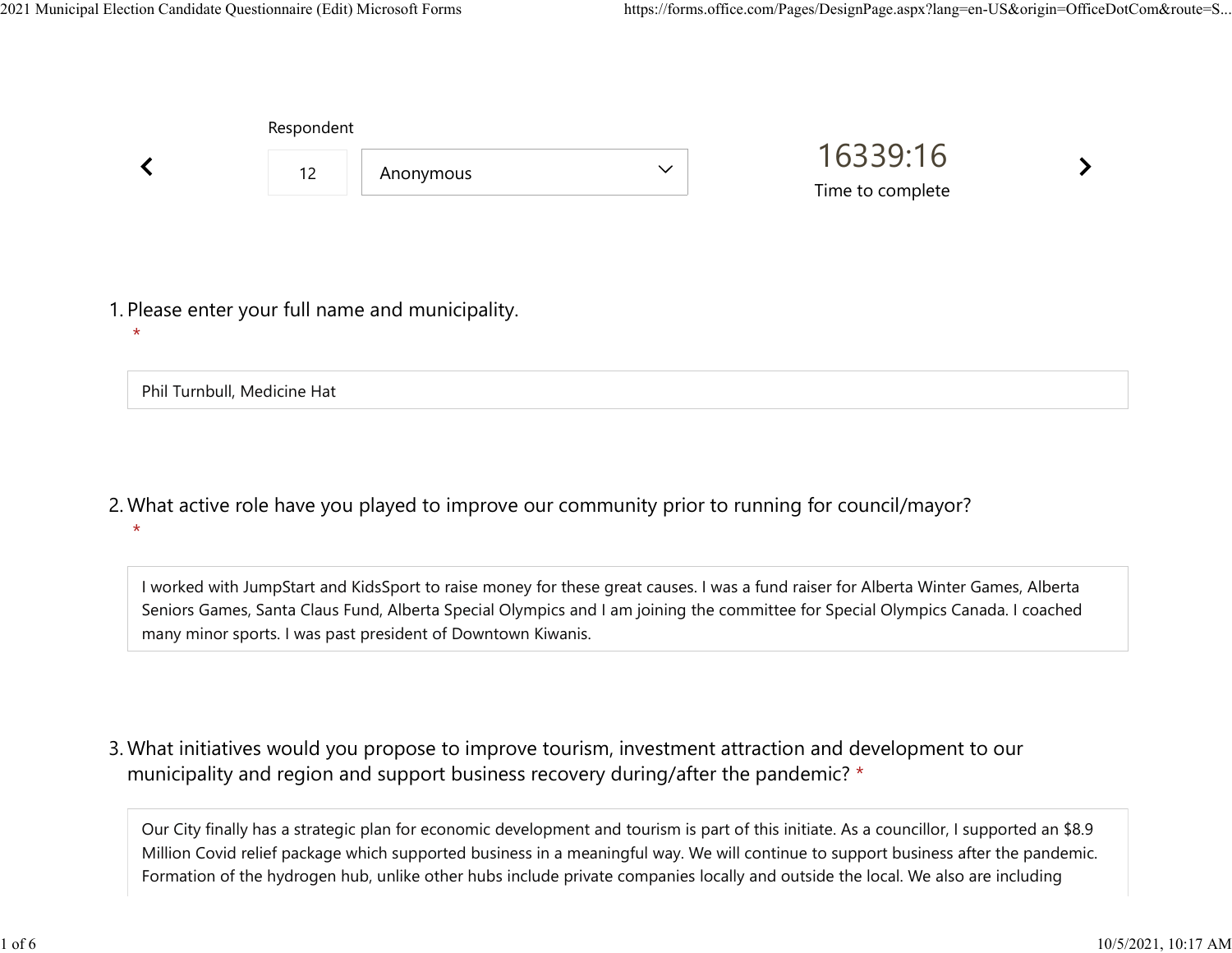regional partners such as Redcliff and the counties. Most importantly, Federal and Provincial governments are part of the hub in addition to local and other companies. 2021 Municipal Election Candidate Questionnaire (Edit) Microsoft Forms https://forms.office.com/Pages/DesignPage.aspx?lang=en-US&origin=OfficeDotCom&route=S...<br>
regional partners such as Redcliff and the counties. Most imp

4. In Medicine Hat, businesses pay a higher proportion of property taxes compared to the residential sector.  Medicine Hat's tax gap of 2.35% is one of the highest in Alberta.  What is your position on the current approach to taxation and your thoughts on potential strategies to narrow this gap? \*

I would like to bring down commercial taxes. We could perhaps look at bringing small business tax down, but it becomes complicated. This is a complicated question because if we take away taxes then we have to make up the difference in taxes elsewhere. You have to have a plan and study the possible outcomes of any changes prior to making promises.

5. If elected, what specific steps would you take to encourage & promote entrepreneurship within the region?  $\star$ 

I am a big proponent of entrepreneurship and would work with the Chamber to find ways to incentivize and discover the financial help for more small businesses to open and succeed.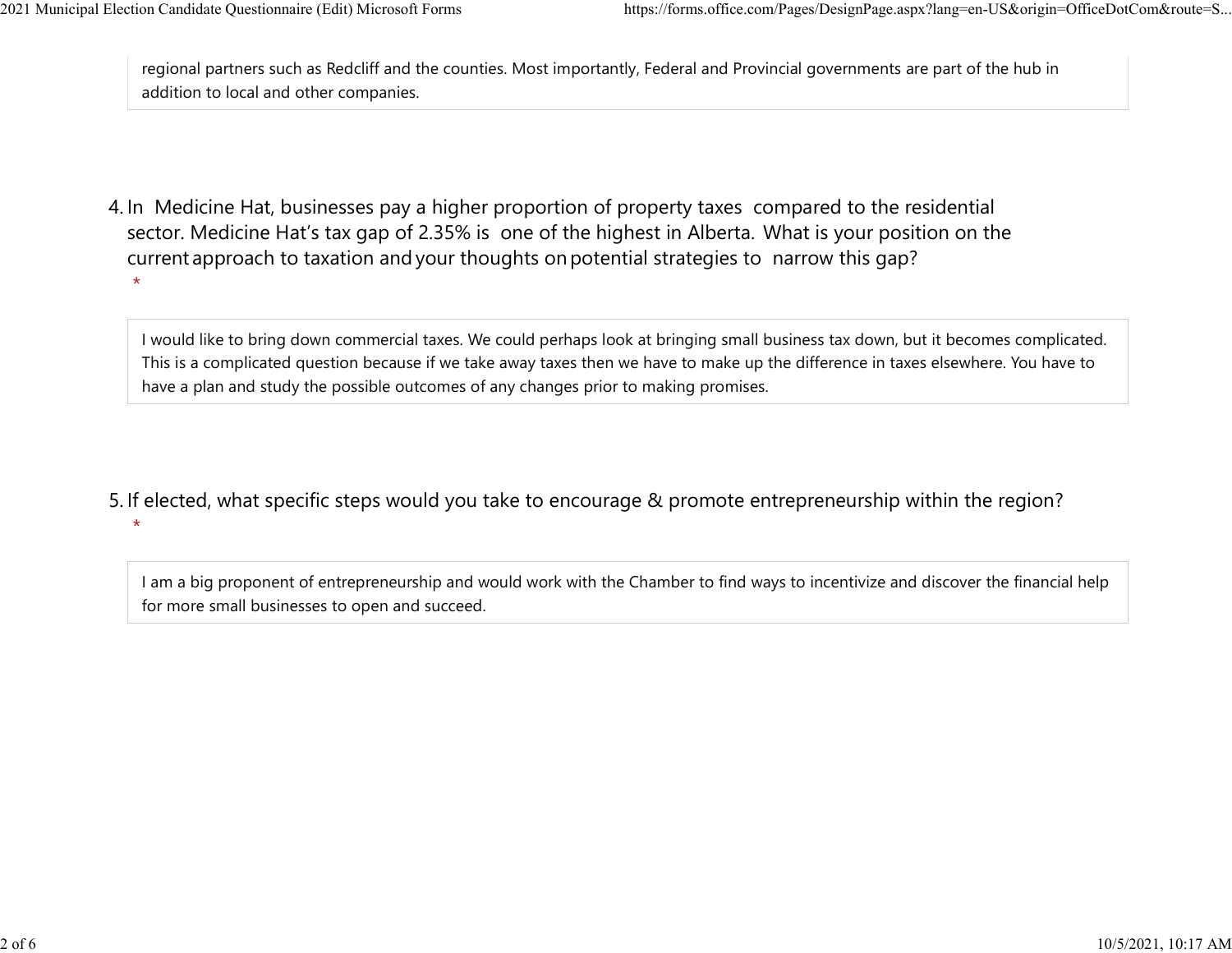$\star$ 

 $\star$ 

What is your stance on COVID-19 related laws that mandate requirements, including masks and vaccine 6. passports? 2021 Municipal Election Candidate Questionnaire (Edit) Microsoft Forms https://forms.office.com/Pages/DesignPage.aspx?lang=en-US&origin=OfficeDotCom&route=S...<br>6 Mhat is vour stance on COVID-19 related laws that mandate re

> I support Alberta Health and Alberta Government rules. I believe that by following the case numbers before and after masks prove that masks help. I will not favor forcing anyone to be vaccinated. Regarding vaccination passports, it seems clear to me that in order to travel you will need a vaccine passport. My wife and I have chosen to get a vaccination passport.

- What is your plan for publicly-funded services (examples would include Medicine Hat Public Library, power plant, 7. facilities) if elected?
	- The Public library has a budget of \$2.4Million, the bulk of which is supported by the medicine hat tax payers. The city sees the library's yearly budget proposal and supports the library. The power plant is self funded. All loans both principal and interest payments are part of their expense structure. Utilities must be run as a business. It is not funded by taxes from the city. It is funded by its profit and loss.
- 8. How important is it for our region to have a local Community College? What specific steps could the municipality do to work better with Medicine Hat College to provide ongoing opportunities for future learners?  $\star$

Medicine Hat College is very important, and we host thousands of students there. MHC provides jobs. It brings students and jobs to our city. The city works closely with the college to provide ideas for skilled trades.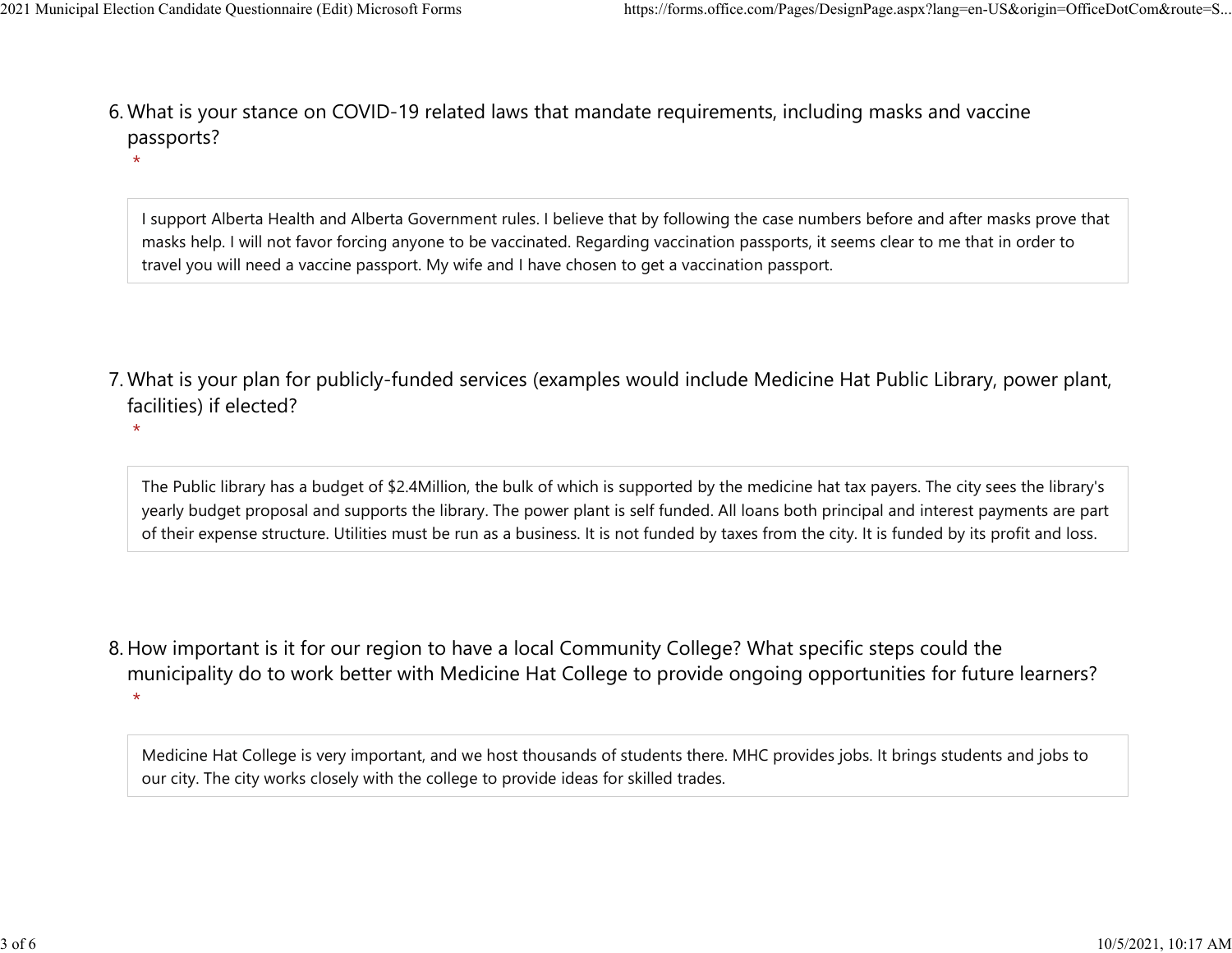9. How will you attract newcomers to the district and address the needs for a skilled workforce? \* 2021 Municipal Election Candidate Questionnaire (Edit) Microsoft Forms https://forms.office.com/Pages/DesignPage.aspx?lang=en-US&origin=OfficeDotCom&route=S...<br>Q How will you attract newcomers to the district and address t

> Power generation will be paramount in attracting new investment. In addition to that carbon capture, hydrogen hub, & hydrogen fueling station, will attract investment in the future. Our city offers one of the finest parks and recreation facilities and our trail systems are better than most cities. This attracts people who want a great quality of life. That, in itself, is an investment. We don't have enough affordable housing, and that is something we must work toward.

10. What is your stance on the importance of mental health & wellness support in our region? What ideas, implementations, and initiatives would you put forward to improve the overall mental health & wellbeing of our community?

 $\star$ 

Over the past six months, the City has formed a social collective to coordinate the efforts of the Salvation Army, McMann Community Services, The Mustard Seed & Community Housing. We are now all working toward one plan and a combined location. We are working together toward a day and night shelter that would also provide help to people with mental health issues, drug addictions issues, housing issues & social services needs. Our achievable goal is to have a place where these and other problems can be addressed in one place. We can better help people suffering from difficulties by working together, in a consolidated location.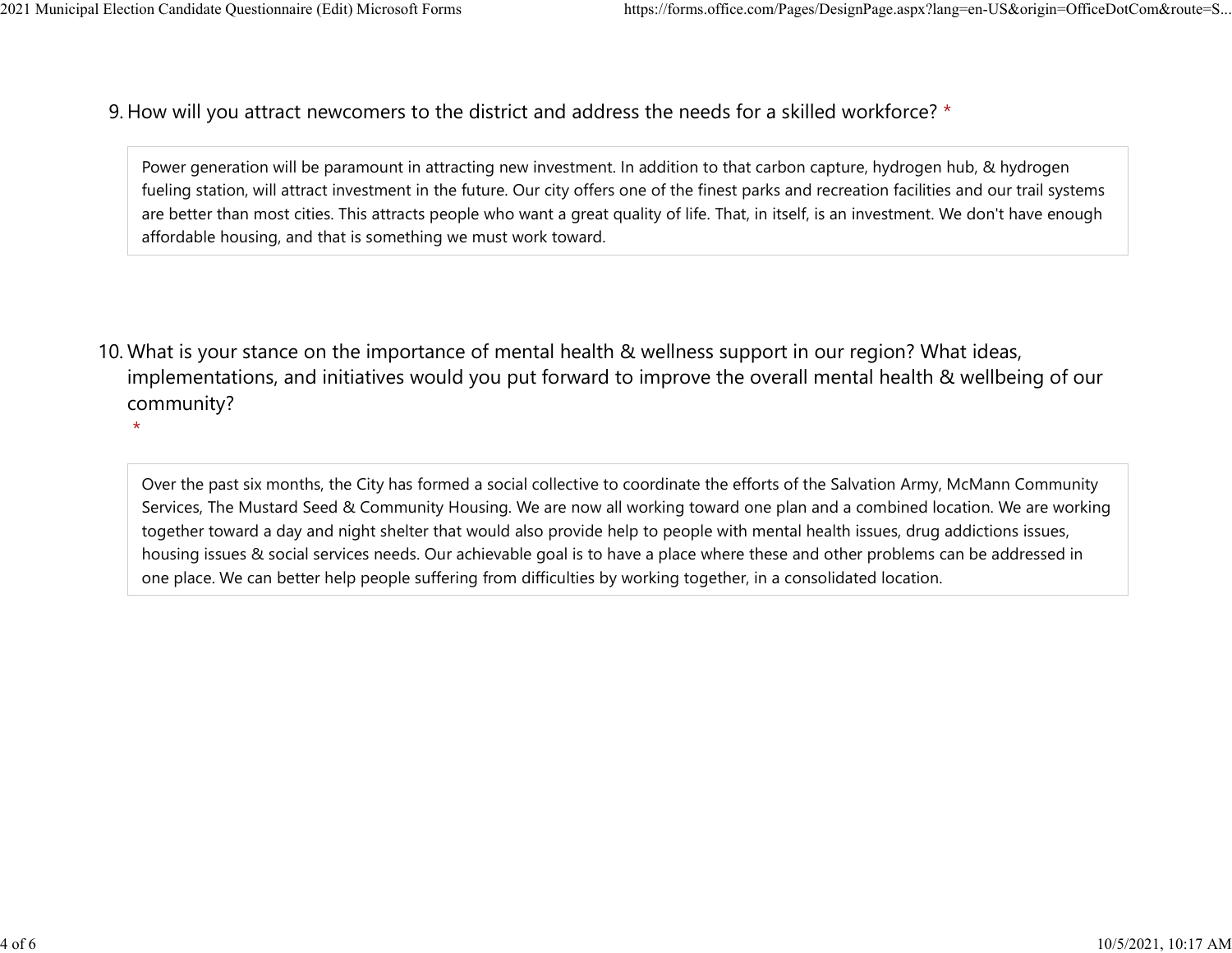$\star$ 

11. How will you further diversity and inclusion initiatives in our region, as it relates to each of the pillars in the Chamber's Vote Prosperity Platform: https://www.medicinehatchamber.com/voteprosperity2021/ (https://www.medicinehatchamber.com/voteprosperity2021/) 2021 Municipal Election Candidate Questionnaire (Edit) Microsoft Forms https://forms.office.com/Pages/DesignPage.aspx?lang=en-US&origin=OfficeDotCom&route=S...<br>11 How will you further diversity and inclusion initiatives in

> The City has a history of cooperation with MHC to expand in-demand trade programs as well as partnering with enterprise via DBA, etc. We will continue to work with the Chamber when we meet, to discuss promising initiatives.

12. On a municipal level, how do you intend to address climate change and pollution?

 $\star$ 

We are building on City history of burning clean gas, developing solar, and we will continue to push in that way. A review of all City of operations has identified transit-on-demand pilot project started 1 year ago, and resulted in a 20,000km reduction in distance used in just the trial areas, from 630-10om. As this expands across the City, a major pollution decline is apparent. Switching Police & City vehicles to hydrogen & electric will also reduce emissions. Unless our Power Generation is renewable, Carbon capture is our only solution to containing rising costs of emissions. ALSO - I am a strong proponent of planting thousands of trees to further offset our carbon emissions.